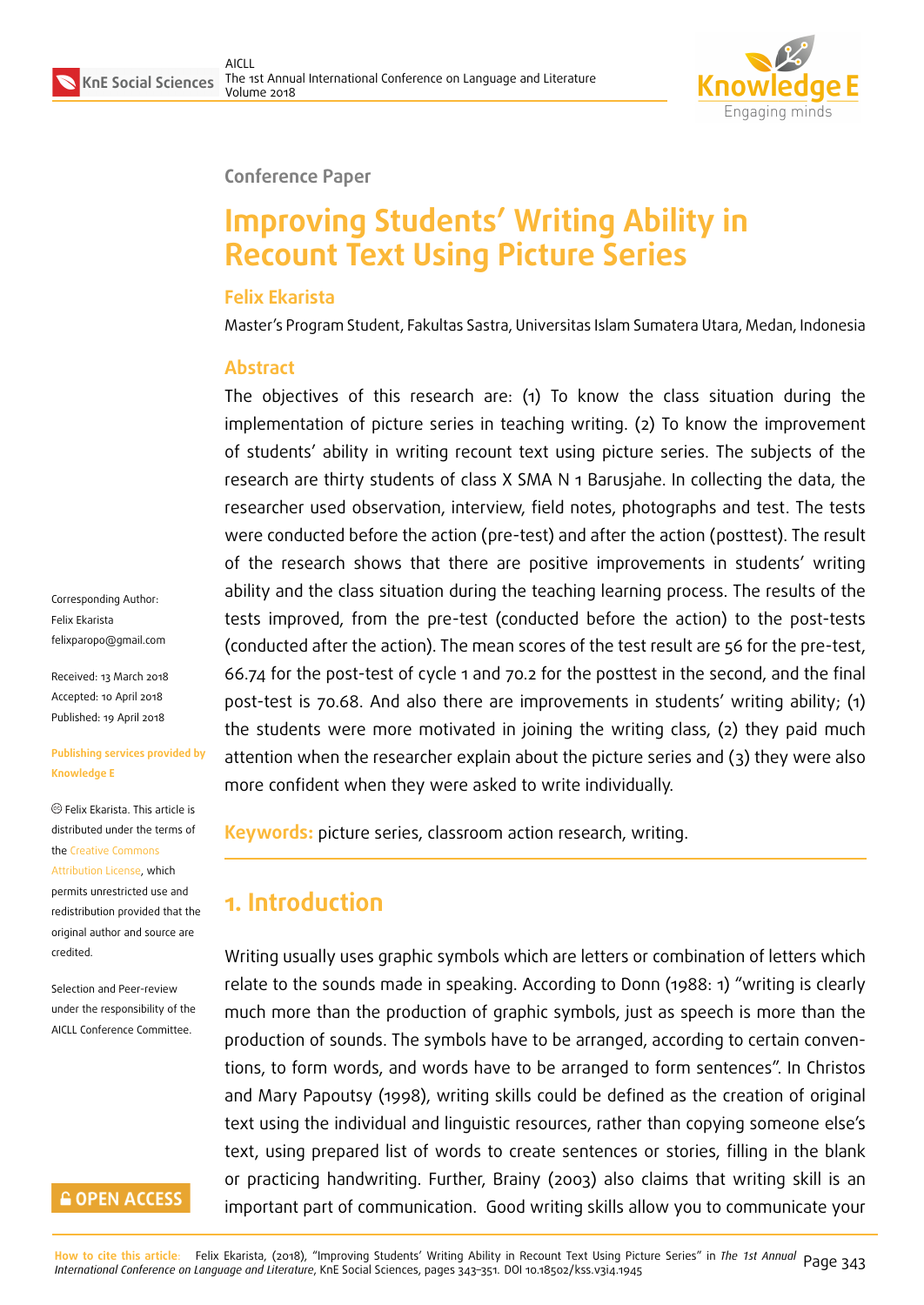

message with clarity and ease to a far larger audience than through face-to-face or telephone conversations.

Barusjahe is a place of researcher field which is a district and village of Karo Regency. It is a major production centre for growing oranges, and for cut flowers. It is located in the east of Karo regency, bordering Merek District to the south, Simalungun Regency to the southeast, and Deli Serdang Regency to the North East. To the West is Tigapanah District. It is 16 km from Kabanjahe, and 101 km from Medan. It is located 1200 metres above sea level, and it has an area of 128.04 square kilometres. There are 19 villages within Barusjahe. The capital of Barusjahe is Barusjahe itself, which has a population of 1,991 as of 2007. Total population in 2007 was 23,188 in which 99% of primary-aged children attended school, and 94% of high-school-aged children. The populations in the sub-district are mostly Christians, being 1,470 Muslims, 7,655 Catholics, and 14,063 Protestants, as of 2007. Besides oranges, by far the most important crop, there is dry (*ladang*) and wet (*sawah*) rice production. There are also coffee, clove, chili, cabbage, pineapple, and green bean productions. There is no major industry in Barusjahe. The roads vary between paved and dirt roads.

In senior high school writing skills is one of the four English language skills in addition to listening, speaking and reading. Writing skills include productive, or produce other than speaking skills. Based on Indonesian syllabus for the X class (the first grade), it is said that *siswa dapat menangkap makna secara kontekstual terkait fungsi sosial, struktur teks, dan unsur kebahasaan teks lisan dan tulis terkait peristiwa bersejarah* (students can capture the meaning contextually related to social function, text structure, and linguistic element of written and oral texts related to historical event).

### **2. Literature Review**

Bram (1995:7) says that writing means to try produce or reproduce written message, it should have something meaningful to convey. To put the messages successfully, the writer applies a number of writing strategies. According to Donn (1988: 2) writing is organizing the sentences into a text, into a coherent whole which is as explicit as possible and complete in itself that are able to communicate successfully with the readers through the medium of writing.

From the definitions above, it can be concluded that writing ability is capacity of someone to produce written message from words, into sentences, into text, into coherence whole where the readers can understand the meaning.

In Fenny and Muhammad (2015) teaching English there are four skills that must be mastered. The four skills are listening, speaking, reading, and writing. Writing is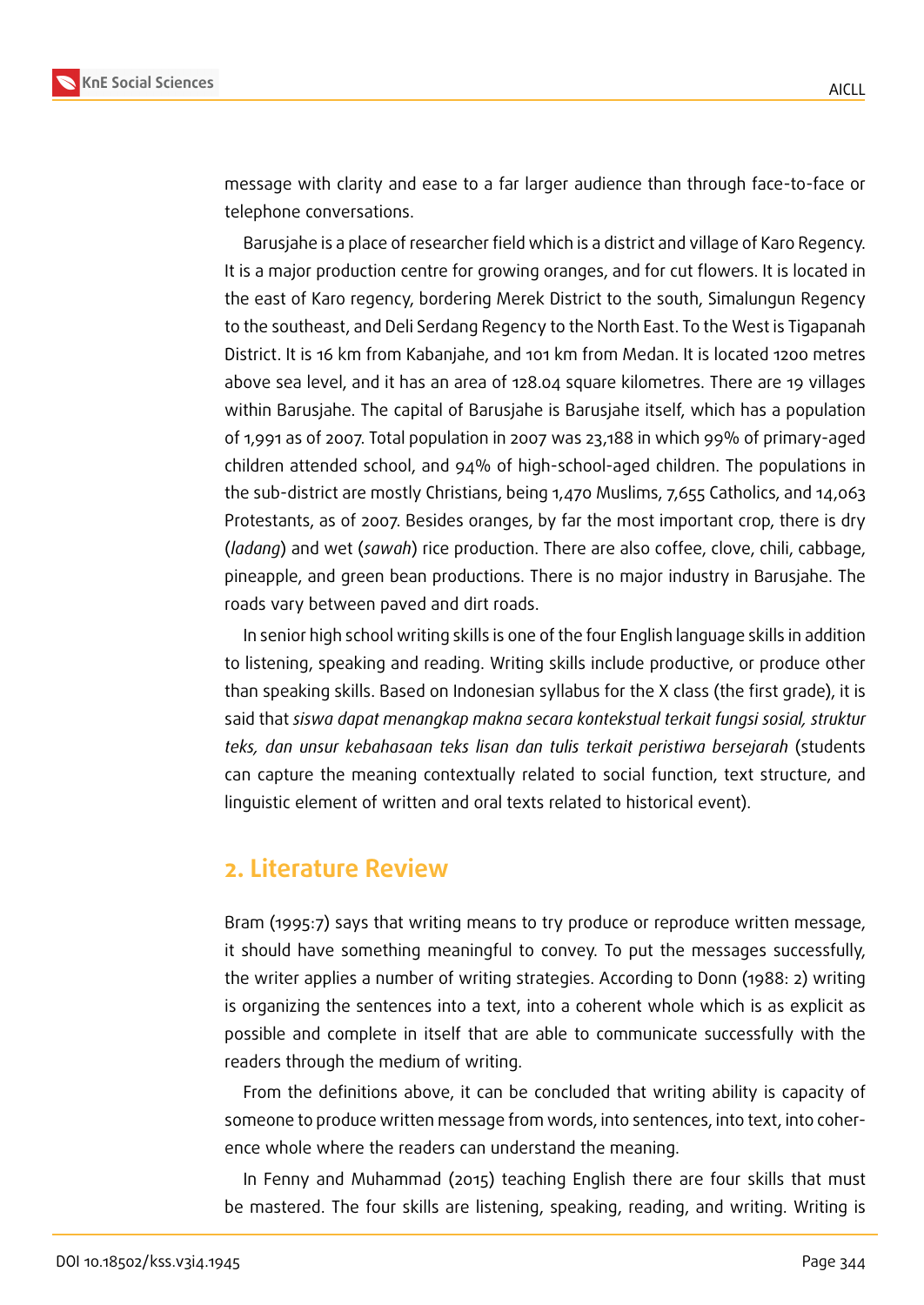

the most difficult skill because this skill involves the ability or mastery of grammar, vocabulary, and spelling. In addition, it also takes the ability of thinking, logic, the use of punctuation, and skills to concocting words into meaningful sentences. In the process of learning and teaching, students have difficulty in writing a recount text. The difficulty is because students have no idea to write so that difficulty in composing words and low understanding of students about the use of grammar and punctuation in a text recount.

For students in Senior high school, writing looks very difficult because the students lack of vocabulary and they do not have ideas on their mind, they do not understand English grammar and they also lack practice. Moreover, they have to express their ideas in English, in foreign language, rather than their mother tongue. They only will look their paper for many times without result. Based on the preliminary research done in January in the First grade of SMA Negeri 1 Barusjahe, the researcher found that there were some problems in students' writing ability: (1) The students' difficulties in generating ideas, (2) The students' difficulties in organizing text, (3) The students' difficulties in constructing past sentences, (4) They are low in vocabulary mastery.

Moreover, there are some problems faced related to the classroom situation; (1) Students uninteresting in writing class, (2) Low attention in teacher's explanation, (3) Students spent much time in starting task about writing, (4) Students made noise in teaching learning process.

To help students solved their problem in writing, the writer used picture series when teaching writing. Picture series make them easier to get the ideas. They do not need to imagine too long, that can waste their time. By looking at the picture, first, students can develop their ideas in less time.

Robert and Walter (2010: 5) say that Instructional media are "the physical means by which an instructional message is communicated". By this definition, a printed text, an audiotape, a training device, a TV program, instructor's talking, along with many other physical means are all considered media. In Brainy, Quote. (2003), picture is an image or resemblance; a representation, either to the eye or to the mind; that which, by its likeness, brings vividly to mind some other thing; as, a child is the picture of his father; the man is the picture of grief.

According to Wright (2005) there are five roles for pictures in writing. First, picture can motivate the students and make them pay attention and want to take part. Second, pictures contribute to the context in which the language being used. They bring the world into the classroom. Third, pictures can describe in an objective way or respond to subjectively. Fourth, pictures can cue responses to questions or cue substitutions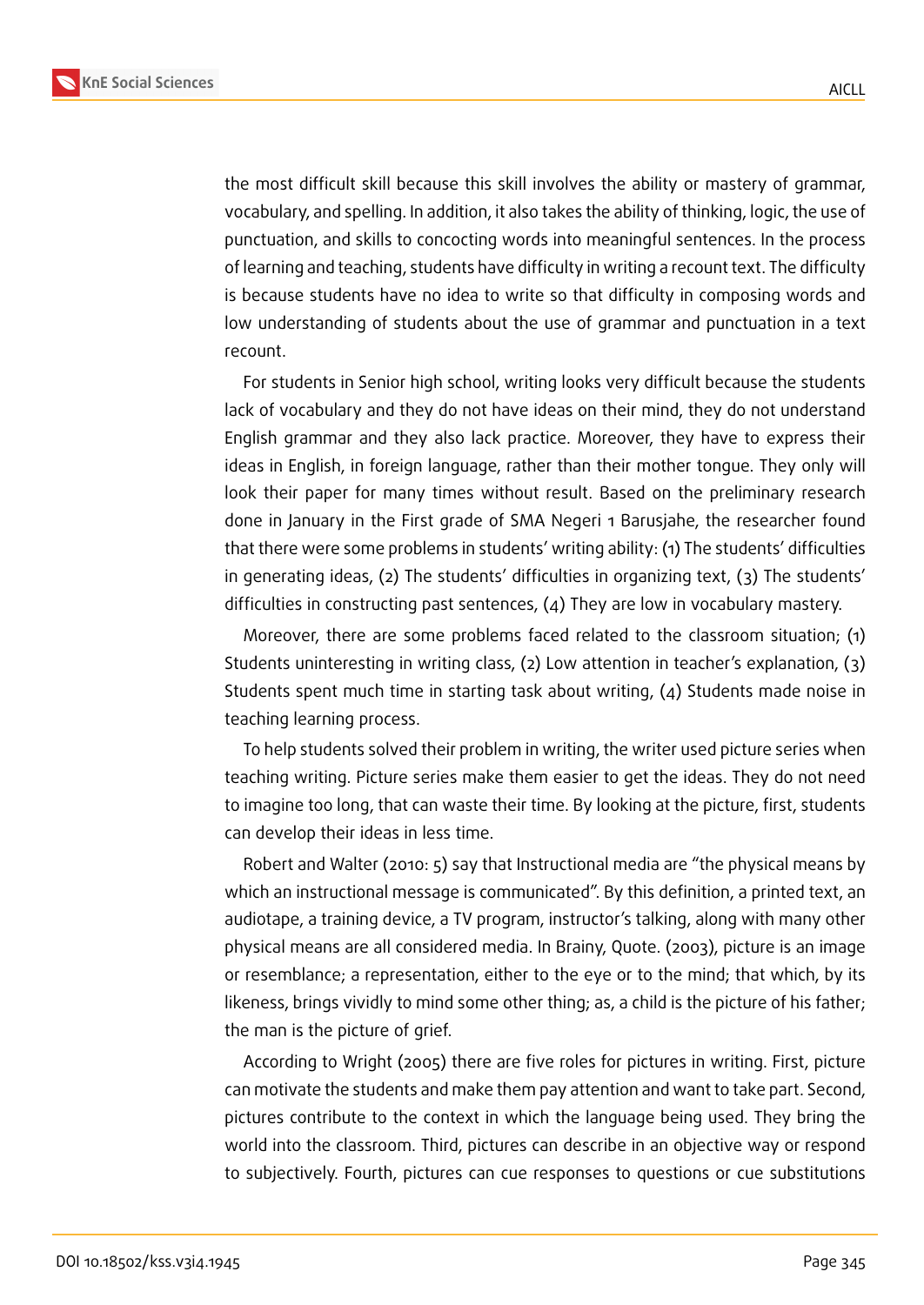

through controlled practice. Finally, pictures can stimulate and provide information to be referred to in storytelling.

The purposes of the research are: (1) To know the class situation during the implementation of picture series in teaching writing, (2) To know the improvement of students' ability in writing recount text using picture series.

## **3. Research Method**

As a researcher, you will consider what method(s) might be most appropriate for answering the questions you want to investigate. Whether you are trying to get the basics of statistics and how to conduct statistical tests or use a statistics software package, looking to gain experience in using. When it happened in class activity, the method used in this study is classroom action research, Carr and Kemmis (1982) in Burns (1999: 30) states that action research is simply a form of self-reflective enquiry undertaken by participants in social situation in order to improve the rationally and justice of their own practices, their understanding of this practices and the situations in which the practices are carried out. In this study, the researcher uses observational and non-observational techniques for collecting action research data (Burns, 1999: 79). Observational techniques are used to find out the situation of teaching learning process when the techniques is applied and the students' responses and feeling toward learning using the technique. Observational techniques used in this research are research diaries or journals, notes or field notes and photographs. While non-observational techniques used in this research are in the form of writing tests, and interviews. The quantitative data were analyzed by using statistical technique.

The research was carried out in two cycles. The researcher decided to conduct the first cycle in two meetings with time allotment of each meeting was 80 minutes. The first cycle was conducted in February 2012. The post - test 1 was conducted in  $4^{th}$  of February 2012. The second cycle was conducted in three meetings with time allotment 80 minutes. The post – test 2 was conducted in the 16th February. And giving the final post – test in 18th February.

### **4. Discussion**

To know the condition of English teaching learning activity, the researcher conducted pre-observation in class XI IA.1 of SMA Negeri 1 Barusjahe before the action was done. In this pre-observation she found some problems of writing skill. The students had the problems in writing a text because they learned writing without using a good approach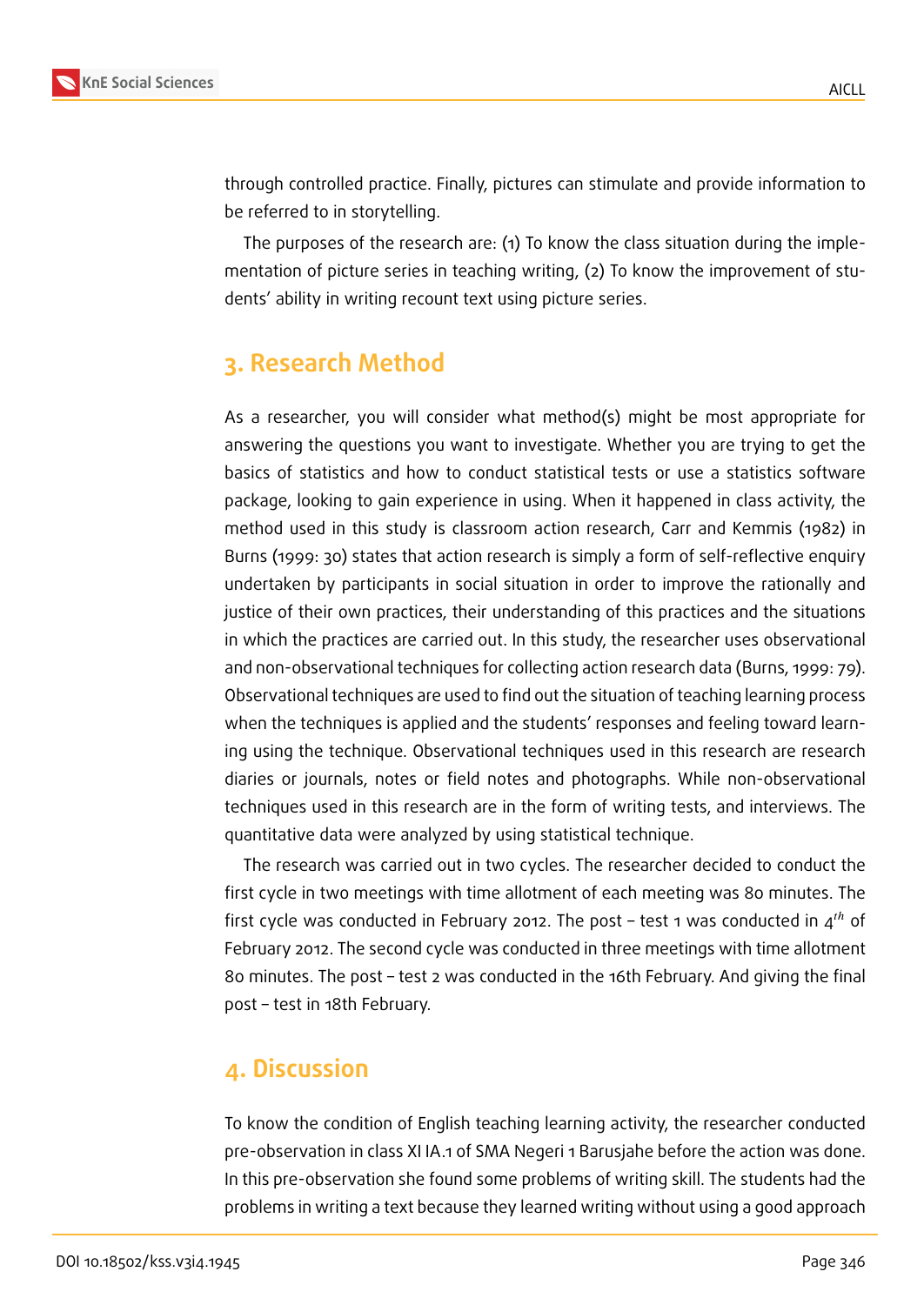

and treatment. They were just asked to write a composition based on the topic that had been prepared in the text book. Sometimes, the students didn't understand the explanation about a text for example the generic structure of the text, purposes and the language features of the text. The researcher also gave questionnaires to the students about English writing in their class. Based on the questionnaires which were completed in by eight grade students of class XI IA.1of SMA Negeri 1 Barusjahe, the researcher found out some problems dealing with writing skill: (a) about 27% of students disliked English writing class, 5% students much disliked English writing, 53% had neutral attitude, and only 15% students liked English writing, (b) about 32% of students still found it difficult to generate ideas into composition. Only 15% students agreed that generating ideas was easy, (c) there was no student who agreed that writing a composition needs a short time. 53% still needed very long time in composing paragraphs.

From the observation done after to, the findings can be concluded as follows: (1) The positive improvement of students' attitude towards writing during the teaching learning process indicated that the students were more motivated and confident to write individually after saw the picture series and listened the researcher's explanation. Some students actively discussed the picture series in their own group; most students could start their task better without wasting time and got involved in their group actively, and some students focused on their task and sometimes asked questions to the researcher or their teacher in joint construction session. Meanwhile, few students still made errors in using appropriate words. (2) Improvements are seen in students' writings (the students could write a story with more detailed information, make longer paragraph with sufficient supporting details, organize their story better from beginning, middle and ending, finish their story until the end on time; the students could make some opening sentences in various ways better, make past sentences better and were more careful in constructing past sentences, change the verbs 1 into verbs 2 in correct forms and were able to use appropriate vocabulary better). In short, the students could write a narrative text better. Then, the comparison also showed that there was a significant improvement in students' writing skill.

Overall, the result of the research showed that there were some improvements. The findings of the result show positive improvements in students' writing skill and students' attitude towards writing in class. By doing more practices in writing using picture series, the students' writing skill could improve. They could write a story with more detailed information based on the picture series; they produced longer paragraph with sufficient supporting details. The students could get the ideas and inspirations to write a narrative text after they had seen the picture series and listened to the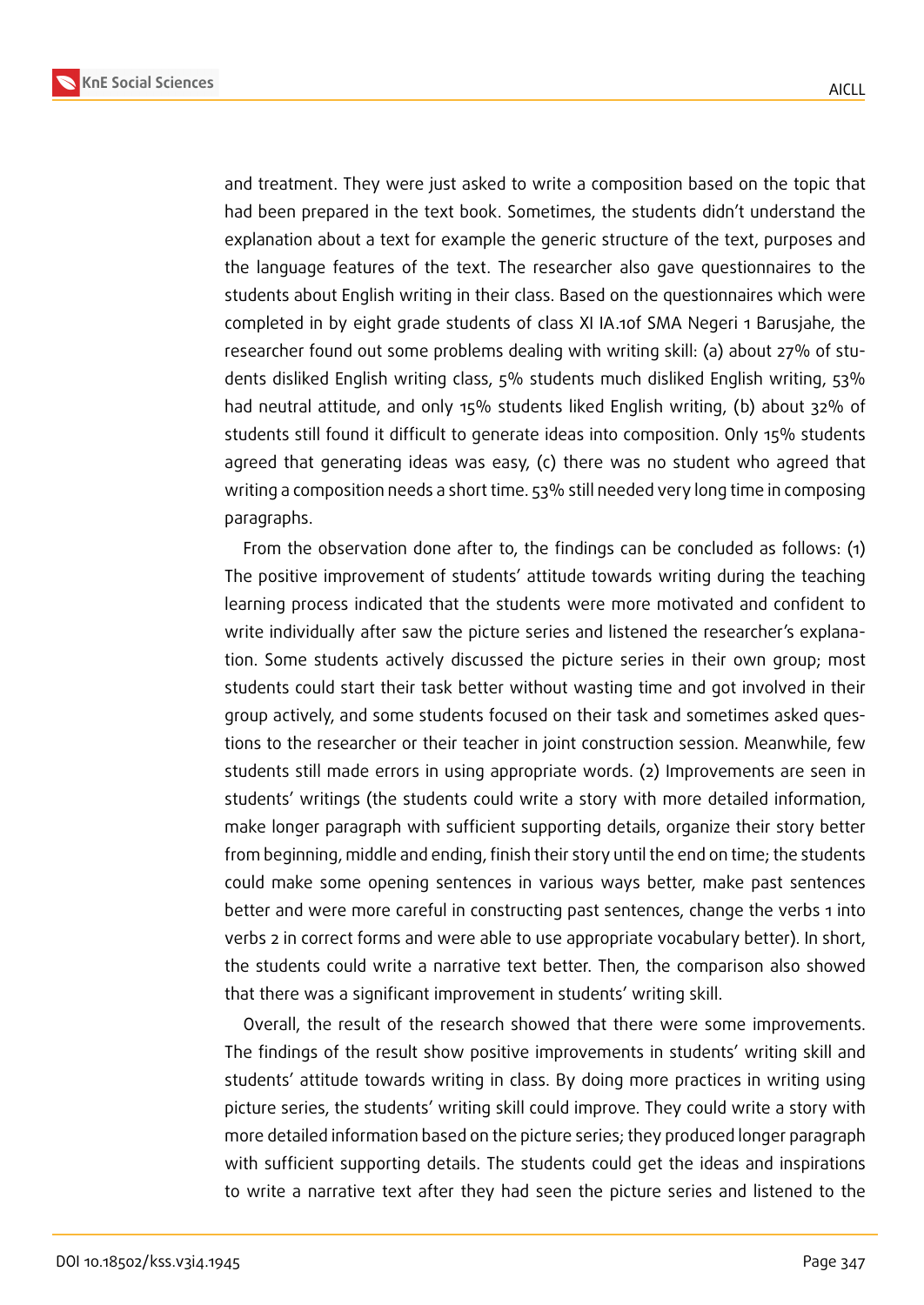

researcher's explanation. The picture series gave them stimulus so that they could have something to write on their paper.

They could also make stories in good organization according to the generic structure of narrative text. The students could produce writing in well organized text consisted of orientation, complication and resolution. They start their writing with opening sentences in variety of ways in the beginning of the story, such as; "My family and I went to my grandmother's house in Yogyakarta last month"*; "*When I was in Junior High School, my father once took me to go fishing with him at the river on Sunday morning*"; "*After a year working in Australia, I finally managed to come back to my hometown last month. They could use word transitions (time conjunction) to make their writing systematic from beginning until the end of the story. The picture series could also guide the students to write the story in good order because they present systematically story line from the beginning, middle and ending. The picture series contain simple stories that can be easily understood by the junior high school students. By seeing the picture series and listening to the explanation which contain simple stories, the students can easily write a good story.

Besides, the students could apply the appropriate tense in their writing. In this action the researcher give the students enough opportunity to write, so that the teaching learning focused on writing skill. Through this action, the students could have more practices in writing narrative text using picture series. They could create a better writing than before, including in constructing the past sentences by using simple past tense. Some picture series present the narrator in past tense, so that it can help the students to use the appropriate tenses in their writing actively seeing the picture series and listening the explanation. By the action, the students were also able to use appropriate vocabulary. The students wrote correct spelling of the word used in their writing. The students could also change the verb 1 into verb 2 in correct forms. It could be seen in the students' worksheet in which the mistakes were fewer than before.

The class situation in learning activities before the action research was described as follows: some students were busy with themselves, especially the students at the back rows. They did some other activities when starting their writing such as talking with other students, day dreaming and drawing.

The improvement of the class situation shows that the students were more motivated and confident when they were asked to write individually by seeing the picture series and listening the explanation first. They did their writing without being asked many times and did not complain anymore. By seeing the picture series, the students could spend shorter time when they were asked to write and most of the students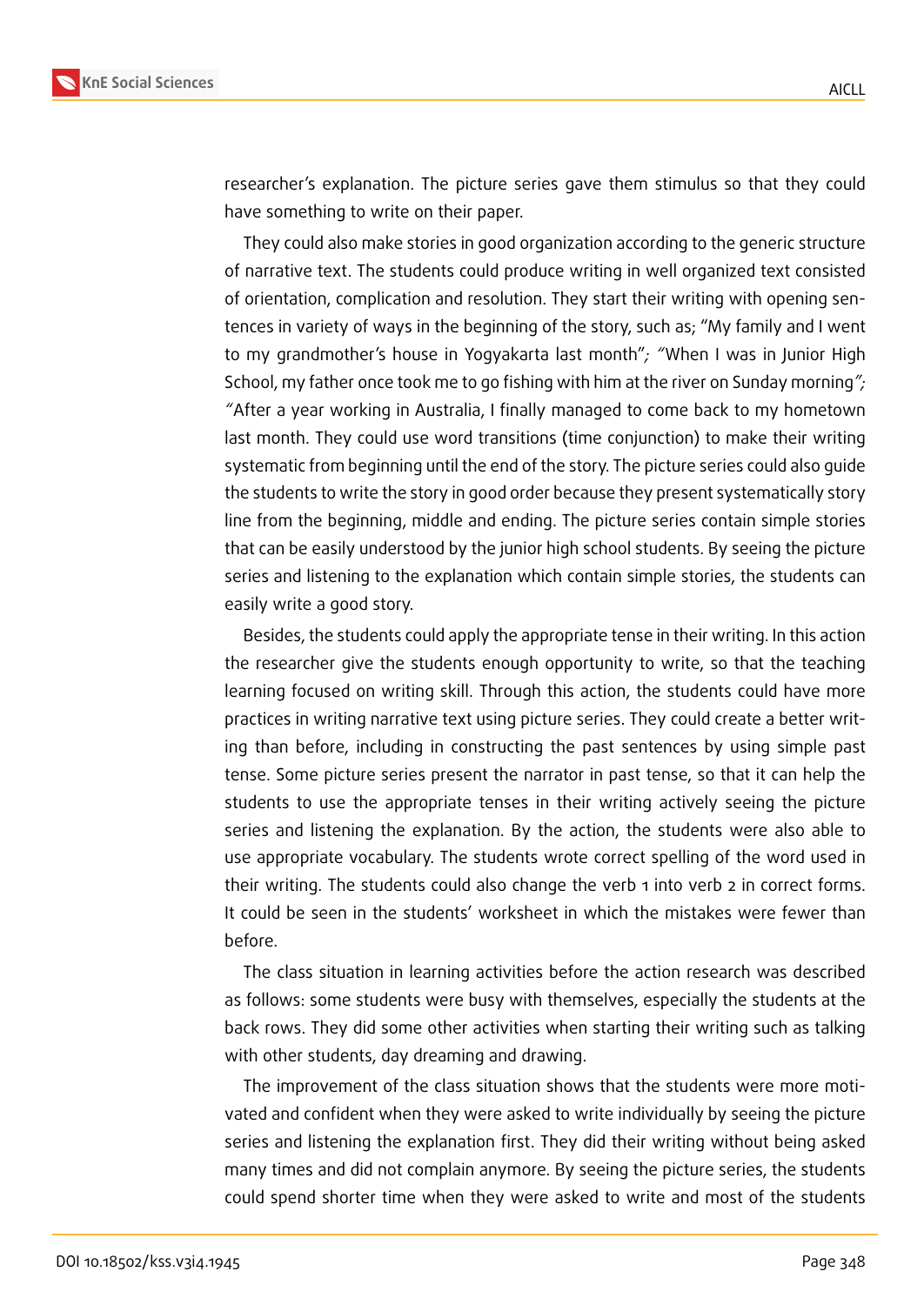

could finish their writing on time. It is because the picture series could help them by presenting certain topics which can be written down. Besides, the positive improvement can be seen in the activeness of the students during the teaching learning process. Some students discussed actively about the picture series in their own group after they seen the picture series. The students also asked questions to the researcher and their English teacher in joint construction session. In other words, the students' attitude toward writing during the teaching learning in the class improved

| Sources                   | Research                                                                                                       | Findings                |
|---------------------------|----------------------------------------------------------------------------------------------------------------|-------------------------|
| TESTS:                    | Indicators of writing ability                                                                                  | Pre Post 1 Post 2 Final |
| 1. Pre-test               | Get the ideas                                                                                                  | 56 66,74 70,2 70,68     |
| 2. Post-test 1            | Can organizing text                                                                                            |                         |
| 3. Post-test 2            | Can constructing past tense                                                                                    |                         |
| 4. Final post-test        | Get more vocabularies                                                                                          |                         |
| Observation (filed notes) | Teaching learning process using picture series                                                                 |                         |
| Pre-interview             | Students are more motivated and confident to write individually                                                |                         |
| Post-interview            | Students could write story more detailed information, easy to get idea and<br>vocabulary also organizing text. |                         |
| Pre- questionnaire        | Students were more motivated in joining the writing class,                                                     |                         |
| Postguestionnaire         | They paid much attention in teaching learning process.                                                         |                         |

| TABLE 1: The Summary of Research Findings. |  |
|--------------------------------------------|--|
|--------------------------------------------|--|

Having analyzed the research result, the researcher is presenting the discussion of the finding to answer the research questions. The results of this research were satisfactorily improved in the terms of: (1) the improvement of students' writing ability; (2) the improvement of the classroom situation.

Practically the use of picture series is an appropriate teaching technique which can be implemented in the classroom. It also implies that during the implementation of using picture series in teaching learning process, there are some benefits for the students, as follows: (1) Picture series improve students' writing skill. Students learn about narrative text easily and enjoyable. By using the narrative picture series, they can easily know about social function and generic structure of narrative text. Picture series give them knowledge about certain topics so that they can easily construct and generate the ideas into a narrative story based on the picture series given. They can also arrange better paragraphs based on the generic structure of narrative text. (2) Picture series can improve the students' motivation. The picture series provide various materials that arose the students' interest to join the lesson from the beginning until the end of lesson. Therefore, during teaching learning process, they follow all of activities conducted in class well. (3) Picture series can improve the students' self confidence in English class. Especially in writing, the students are more confident when they are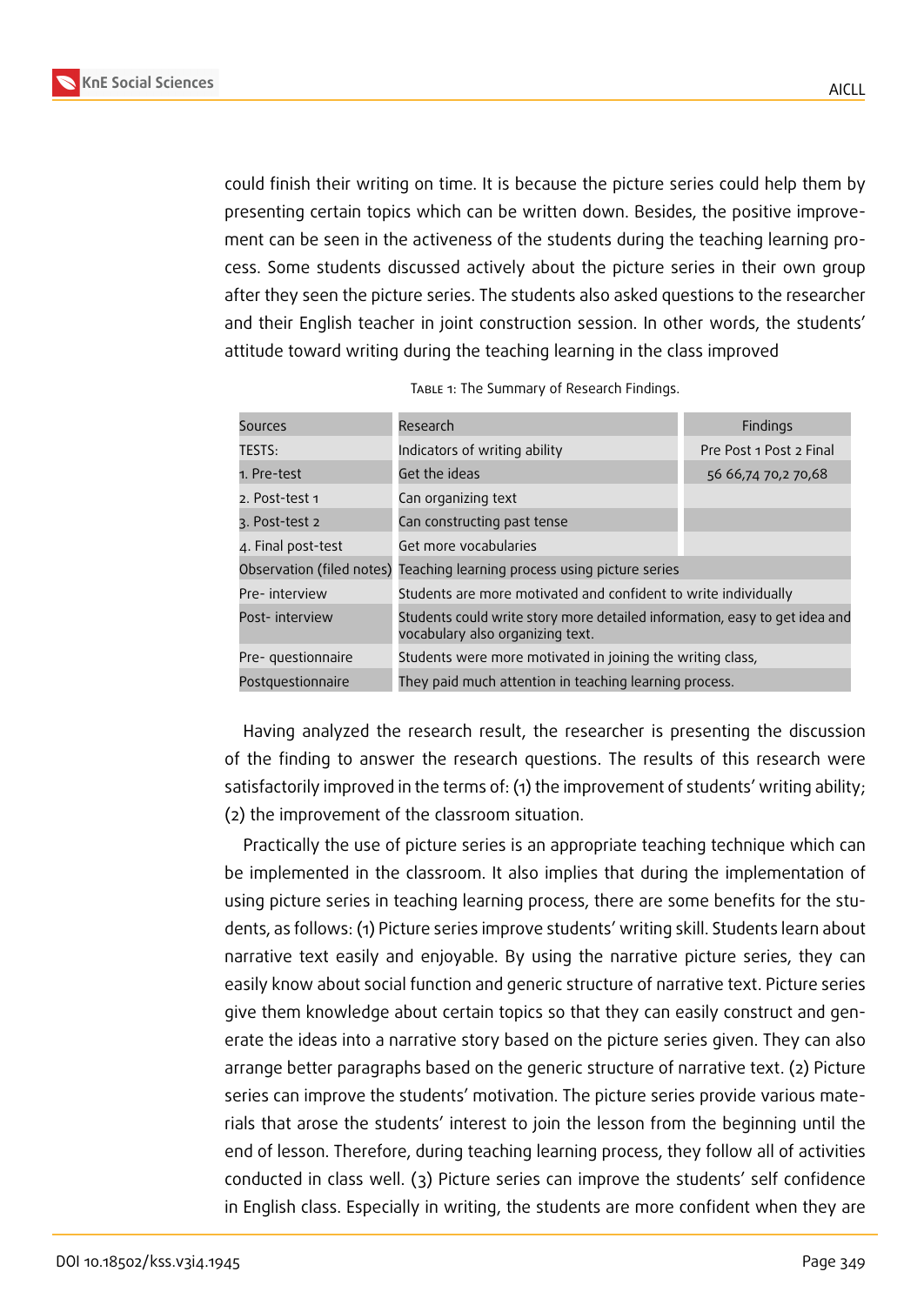

asked to make a story after seeing and understanding the picture series because they get some stimulus about certain topics from the picture series they seen. (4) Picture series provide various materials which can arose the students' interest. There are so many picture series with an attractive pictures and story. By seeing and understanding the interesting picture series, the students will get interest and motivation in involving actively to the teaching learning process.

## **5. Conclusion**

The research results show the positive improvements in students' writing skill and class situation. The findings are as follows: The first finding is the positive improvement of students' attitude toward writing during the teaching learning process. The students were more motivated and confident to write individually after using picture series; some students discussed actively about the picture series in their own group; most students could start their task better without wasting the time and get involved in their group actively; some students focused on their task and sometimes asked questions to the researcher or their teacher in joint construction session. Meanwhile, few students still made errors in using appropriate words. The second finding is improvement in students' writing skill; the students could write a story with more detailed information; the students could make longer paragraph with sufficient supporting details; the students could organize their story better from the beginning, middle and final part; the students could finish their story until the end on the lesson; the students could make sentences in past tense better and were more careful; the students could change the verb1 into verb 2 in correct forms and were able to use appropriate vocabulary better. In short, the students could write a narrative text well. And it also can be looked from the result score of the students from the pretest (conducted before the action) to the posttests (conducted after the action). The mean scores of the test result are 56 for the pretest, 66.74 for the posttest of cycle 1 and 70.2 for the posttest in the second, and the final posttest is 70.68.

## **References**

- [1] Brace Jovanich College Press Wright, Andrew. (1997). *Picture for Language Learning.* Cambridge,United Kingdom: Cambridge University Press.
- [2] Brainy, Quote. (2003). *Oxford Learner's Pocket Dictionary*. New York: Oxford University Press. Retrieved on 12 February 2018 from http://www.brainyquote.com/words/pi/picture202820.html.